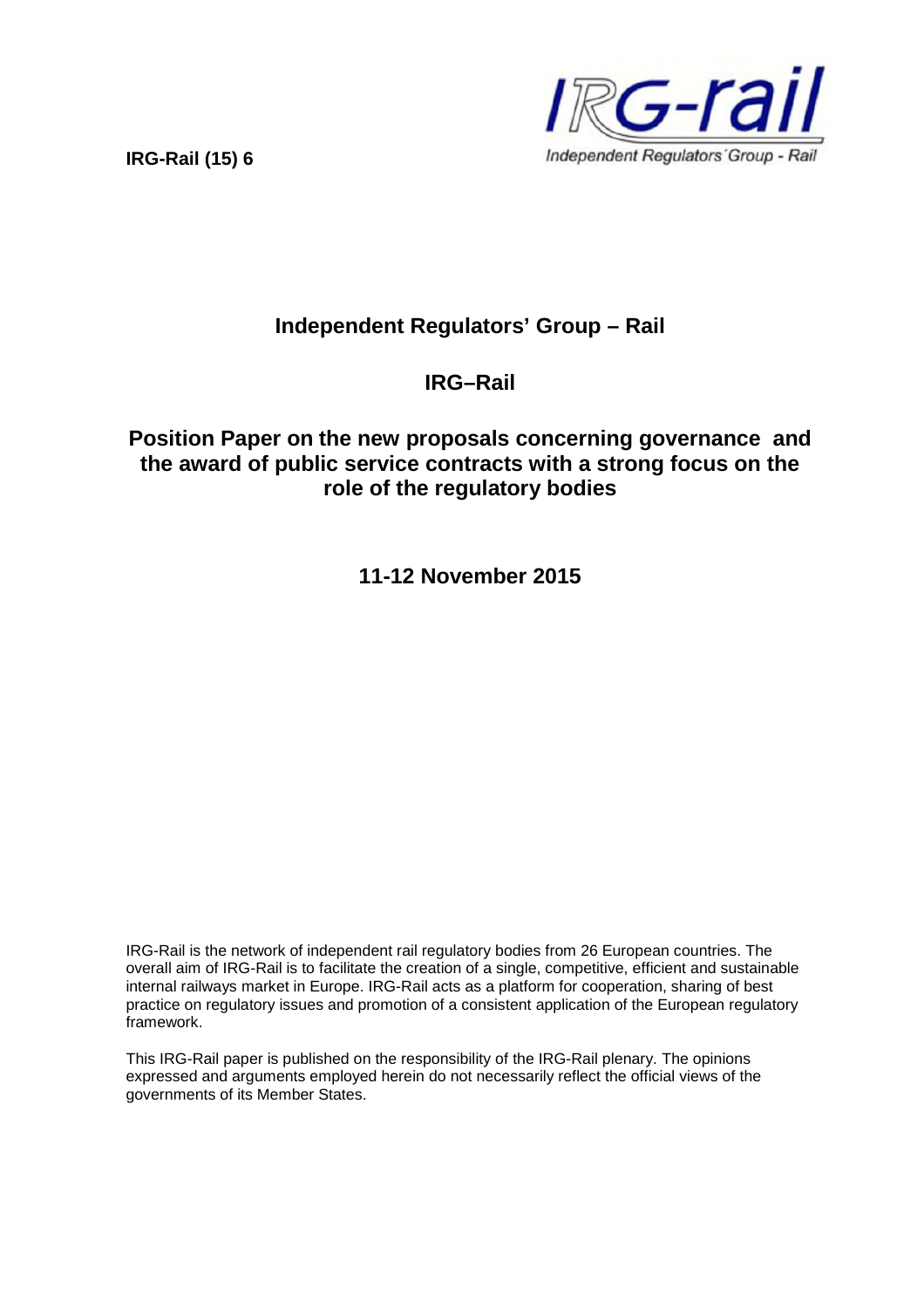

### **I. Introduction**

- 1. On 8 October 2015 the Council reached a general approach on the political pillar of the  $4<sup>th</sup>$  railway package and adopted final proposals with regard to the outstanding issues in the areas of governance of rail infrastructure and the award of public service contracts. IRG-Rail fully supports the opening of the domestic rail passenger market and the objective of reducing the cost of services to consumers whilst maintaining high quality and performance standards.
- 2. IRG-Rail appreciates that a further step has been reached with the adoption by the Transport Ministers of this agreement on this final part of the Fourth Package. Nevertheless, this approach raises serious issues. IRG-Rail has grave concerns about the effect of weakening several key provisions in the Commission's initial proposal. In particular with regard to financial transparency and independence, the current proposal no longer matches the goals of the original Commission's text . The attempt to reach a compromise agreement should not mean conceding the principles of competition, transparency and non-discrimination: principles that are vital for the creation of a genuine European rail market.

### **II. IRG-Rail's position**

- 3. IRG-Rail has already addressed a number of issues in detail in several previous position papers<sup>1</sup>, endorsing some of the key concepts and requirements proposed by the European Commission in its initial proposals and by the European Parliament. These include:
	- appropriate requirements to ensure the independence of the infrastructure manager, with strong Chinese Walls and a high level of transparency, including financial transparency;
	- full opening of the market for domestic rail passenger services;
	- mandatory competitive tendering for rail public service contracts as a general rule; any exceptions from this general rule, which need to be limited, should at least be subject to clearly defined rules and criteria. in order not to undermine proper market opening.
- 4. IRG-Rail considers that appropriate regulatory instruments are key to preventing anti-competitive and discriminatory behaviour in the rail sector. Proper supervision and enforcement are only possible if regulatory bodies can rely on:

<sup>1</sup> http://www.irg-rail.eu/public-documents/2015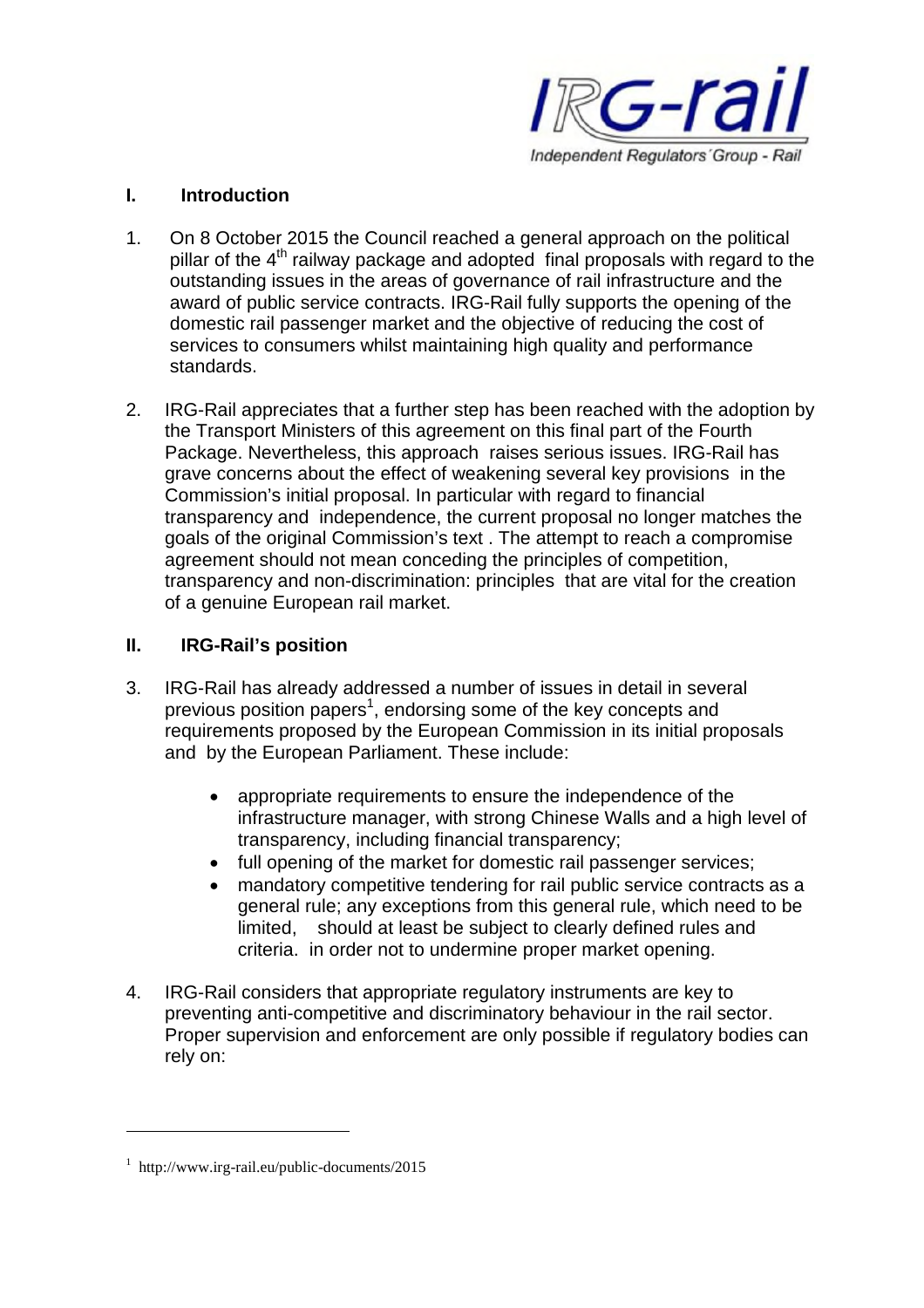

- Sufficient, clearly-defined competences and responsibilities to supervise and control the independence requirements and fair and non-discriminatory access to the market;
- A legal basis for gathering the relevant information and data in order to be able to ensure the necessary regulatory supervision;
- Enforcement powers and a legal basis for the application of remedies.
- 5. IRG-Rail anticipates major problems due to the absence of such provisions and rules in the current proposals. Additional provisions clarifying the role, competences and tasks of regulatory bodies, and providing sufficient instruments for supervision and enforcement are a precondition for delivering performance and efficiency of rail services for the users of the rail network. Regulatory bodies should have powers of intervention in order to verify all independence requirements, in particular those concerning the financial circuits. For the exemptions to competitive tendering, the text should also outline the tools an independent body or a regulator could use when the criteria laid down in the legislation are not followed by competent authorities.
- 6. IRG-Rail now urges all relevant parties to proceed with trilogue negotiations to ensure the establishment of a competitive rail market.

#### **III. Main issues**

7. IRG-Rail has identified some issues that substantiate the need for additional provisions concerning the role and task of the regulatory bodies.

#### **Governance**

- 8. INDEPENDENCE OF THE INFRASTRUCTURE MANAGER:
	- Scope: The lack of independence of the infrastructure manager is a major barrier for reaching an open and competitive market. The functions for which the infrastructure manager is responsible must be carried out independently of any railway undertaking. IRG-Rail considers that limiting the scope to "*essential functions*" is a backward step, and is not the best way to achieve a transparent and non-discriminatory rail market. Under such circumstances, IRG-Rail maintains that regulatory bodies will not have the necessary tools to protect the interests of the market. Functions such as maintenance and traffic management should also be subject to regulatory oversight to prevent misuse of sensitive informations and discriminatory decision-making in the planning of maintenance work. IRG-Rail continues to endorse the original Commission proposal, which included clear scope of independence.
	- Independence requirements: IRG-Rail notes that the focus has been on essential functions and a core set of obligations for the independence of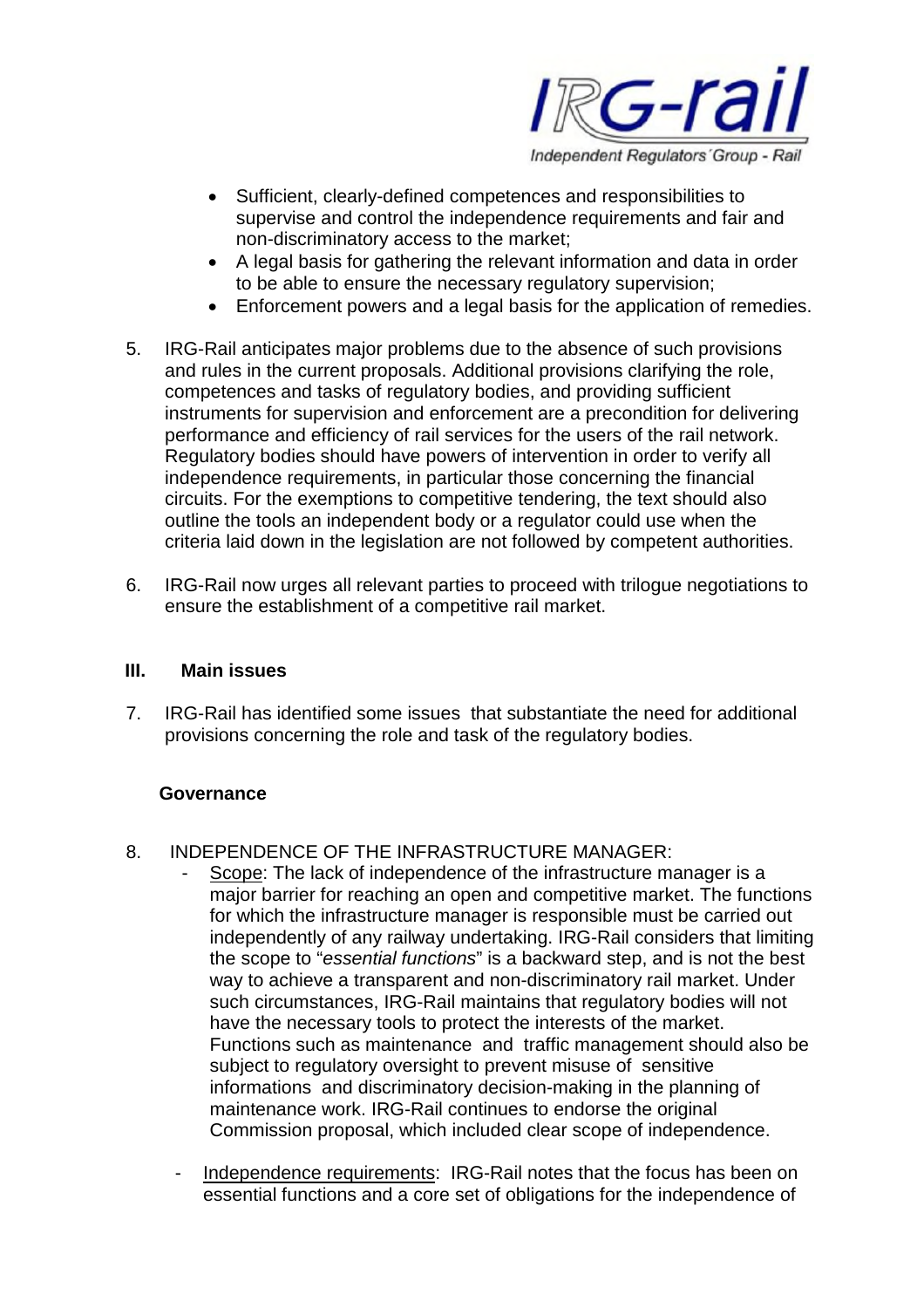

the infrastructure manager for both vertically integrated and separated structures. However, it is regrettable that, as a result, a significant number of the independence requirements have been removed or substantially weakened for vertically integrated structures, in particular the present proposal does not extend the guarantees of independence to all infrastructure manager's activities which include development/investment activities and maintenance.

- 9. Further weakening of independence has been introduced. The prohibition of double mandates is now limited to very few cases. This increases the risk of partiality in decision making. Regulatory bodies will not be able to guard against conflicts of interest if double mandates are still allowed. For example, this means that it would be possible for a staff member to be involved in establishing charges for the infrastructure manager whilst working for a railway undertaking. There is also no longer an obligation to keep separate premises and it is not compulsory to keep separate information systems. Protecting information asymmetry will seriously complicate the regulatory bodies' task of controlling non-discrimination. In this respect IRG-Rail believes that access to sensitive information should be subject to regulatory oversight.
- 10. With fewer obligations to ensure the independence of the infrastructure manager, appropriate instruments for regulatory bodies to exercise supervision and apply remedies become even more important. In this context IRG-Rail has serious concerns that Article 7c (3) on cooperation agreements does not clearly allocate the regulatory supervision task to the regulatory bodies but only refers to an "*independent body determined by the Member State".* The introduction of this new body creates confusion. as regulatory supervision is the core responsibility of the regulatory body. Moreover, a clear mandate ensuring regulatory action is required. In IRG-Rail's opinion, "*may advise*" does not ensure that a solution can be enforced by the competent body, as it only offers an advisory role, rather than legally-binding decision-making powers.
- 11. FINANCIAL TRANSPARENCY: IRG-Rail continues to have strong reservations about the weakening of the rules on financial transparency, and the implicit facilitation of cross-subsidization. IRG-Rail has previously stated its support for a clear financial separation within vertically integrated structures. IRG-Rail still has concerns with regard to the wording in Article 7 d which covers financial transparency. In Article 7d (a) it should be clarified that public money is fully covered as well as other revenues. With regard to the wording in Article 7d (c) it appears that loans between legal entities in a vertically integrated undertaking remain possible – a scenario contrary to financial transparency.
- 12. IRG-Rail also objects to the loophole that has been introduced with the deletion of "*ultimate*" before the "*owners*". This wording may allow cases in which public infrastructure funding (e.g. via taxpayers) is used for financing the holding. IRG-Rail's understanding is that this is not permitted under current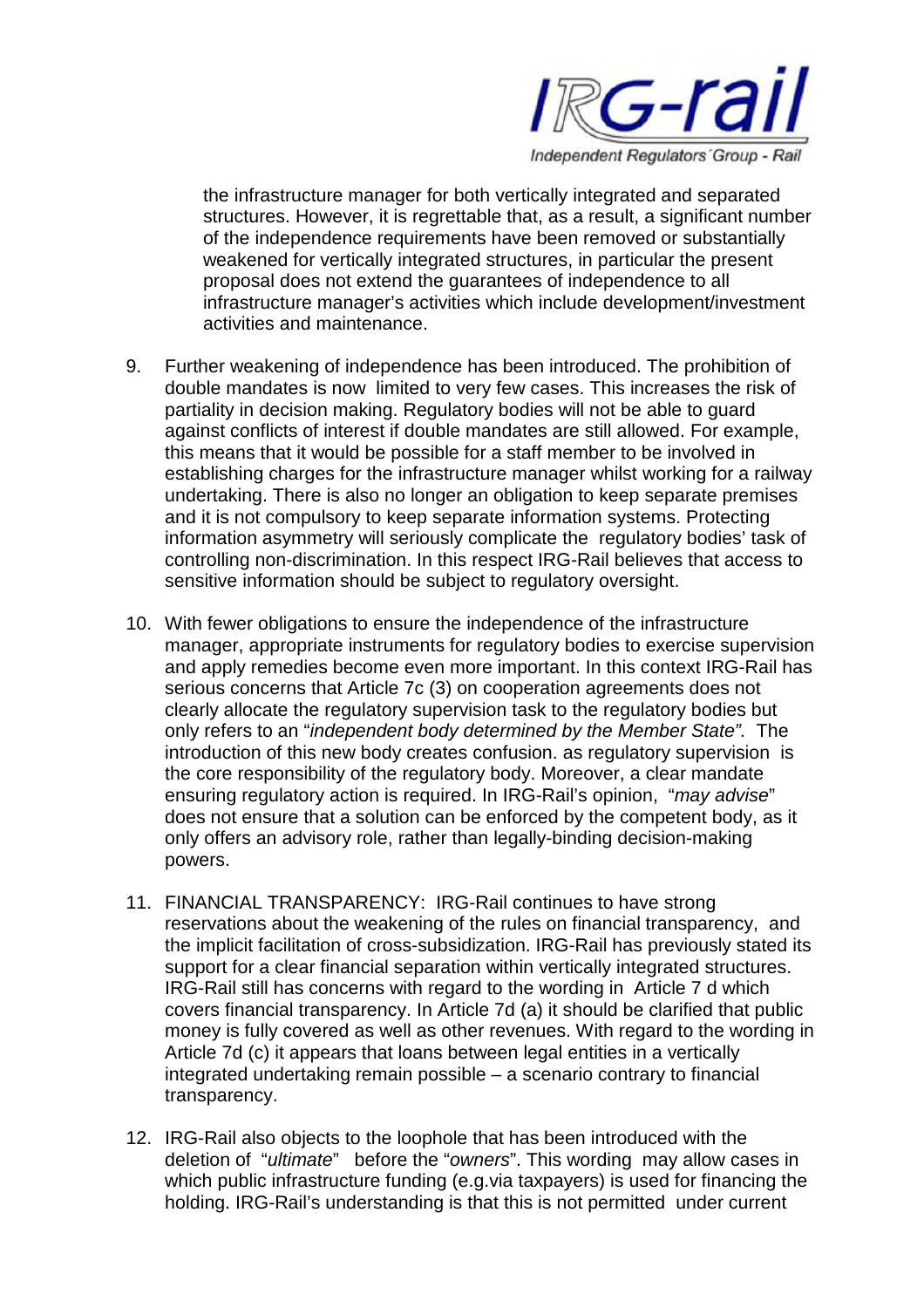

legislation. Such provision would be a serious backward step allowing public funds to be misused. The public funds are often designed to finance a type of the infrastructure manager's functions or a to subsidize a type of a traffic and should not therefore be misused in paying the dividents to the owner of the company.

- 13. IRG-Rail stresses the need to refer to "market" prices and "efficient" cost of production (currently a reference to *"cost of production plus a reasonable margin of profit*")<sup>2</sup>. This is necessary for appropriate regulatory oversight in order to avoid excessive pricing or distortionary practices.
- 14. IRG-Rail considers that it is crucial to ensure separate financial circuits, and a provision (article 7d (de) that only requires *separate accounting and transparent financial circuits* is not sufficient. Accounting separation is already a requirement under the current legislation. Further financial transparency and no-cross subsidization can only be ensured through separate financial circuits. We believe that without this additional requirement the new proposed wording for Article 56 on the functions of the regulatory body is not fully adequate to ensure proper supervision of financial issues.
- 15. EXEMPTIONS: The latest proposal foresees a number of exemptions for dedicated infrastructure (regional low traffic networks, private infrastructure managers). Whereas some may be justified and already covered under existing legislation, for example, there is no explanation for the exclusion of PPP structures from the scope, taking into account the potential for discrimination – irrespective of funding arrangements. Any exemption should be strictly limited, justified, and subject to regulatory supervision.
- 16. ENSURING REGULATORY OVERSIGHT: IRG-Rail notes that the former Article 7e dealing with the supervision role of the regulatory bodies has been deleted. However, this article has been replaced by amendments to Article 7d and Article 56(12). The regulatory body is now responsible for controlling traffic management, maintenance planning and monitoring of compliance. This includes monitoring the financial flows referred to in Article 7d(a), loans referred to in Article 7d(c) and (cc), and debts referred to in Article 7d(dd).
- 17. IRG-Rail welcomes these extended powers of oversight but would reiterate that, instead of "monitoring powers", some additional powers and more detailed provisions should be in place allowing regulatory bodies to check accounting separation and financial circuits, ask for the necessary information from all parties (infrastructure managers, railway undertakings and service facilities) and, where necessary, apply remedies to enforce their decisions.

 $2$  Article 7d (d)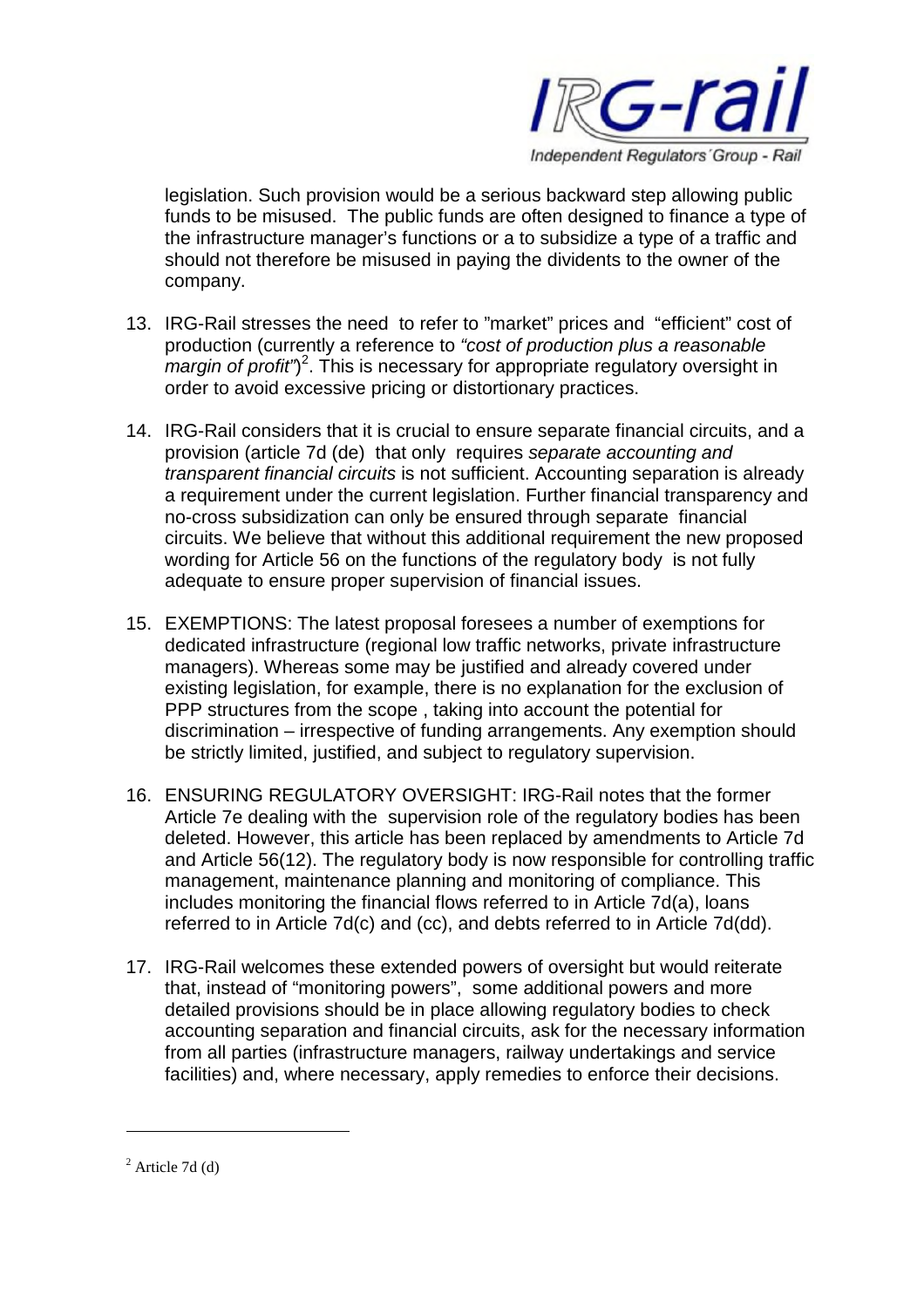

- 18. BINATIONAL INFRASTRUCTURE : We note the new provision regarding the regulation of bi-national infrastructure, which allows Member States to require regulatory bodies to coordinate their decisions, and align the impact of these decisions. The wording (in particular the meaning of binational infrastructure) and application of this provision is unclear, particularly with regard to enforcement, and implications for regulatory independence.
- 19. TERMINOLOGY: Clear and coherent terminology and definitions are necessary to ensure legal certainty and allow consistent application of legislation by regulatory bodies and stakeholders. IRG-Rail has identified some issues in this regard, such as the wording in the article on independence of the infrastructure manager. Article 7 (4) refers to "financial benefits from railway undertakings or bonuses *principally* related to the financial performance of *particular* railway undertakings" – it is unclear to whom this applies and allows broad interpretation and could lead to abuse. For legal certainty it is necessary to exclude all financial benefits. Furthermore, Article 7a(2) on independence of essential functions, foresees that "a railway undertaking shall not have a *decisive influence* on appointments and dismissals of persons in charge of essential functions*"*. For IRG-Rail, the meaning and impact of "decisive influence" is not clear. This term should be consistent with the existing EU Merger Regulation.

#### **Public service contracts award**

- 20. As indicated in earlier position papers, IRG-Rail fully supports mandatory competitive tendering as a general rule for the award of public service contracts, and regrets the addition of further provisions allowing direct award of such contracts. IRG-Rail stresses that derogations to competitive tendering and exemptions should be strictly limited to clearly defined and substantiated specific cases.
- 21. With this in mind, the extended timescales for implementation that have now been proposed, as well as the broadened exemptions, are a backward step. IRG-Rail regrets the further delays in the implementation of market opening, with the introduction of several lengthy transitional periods. In particular IRG-Rail is also worried about the new temporary derogation in exceptional circumstances in Art 5.3a, which appears very open-ended and open to abuse.
- 22. APPROPRIATE SUPERVISION THROUGH REGULATORY BODIES: As the current proposal concerning the awarding of public service contracts envisages a broad range of options for direct award at the discretion of competent authorities, appropriate supervision by an independent body is key in order to prevent protectionist behaviours. IRG-Rail has serious concerns about the removal of the regulatory oversight and validation of the competent authority decision's to make direct awards. In IRG-Rail's opinion, a competent, powerful, independent supervisory authority with appropriate resources needs to be involved in any direct award procedure. This body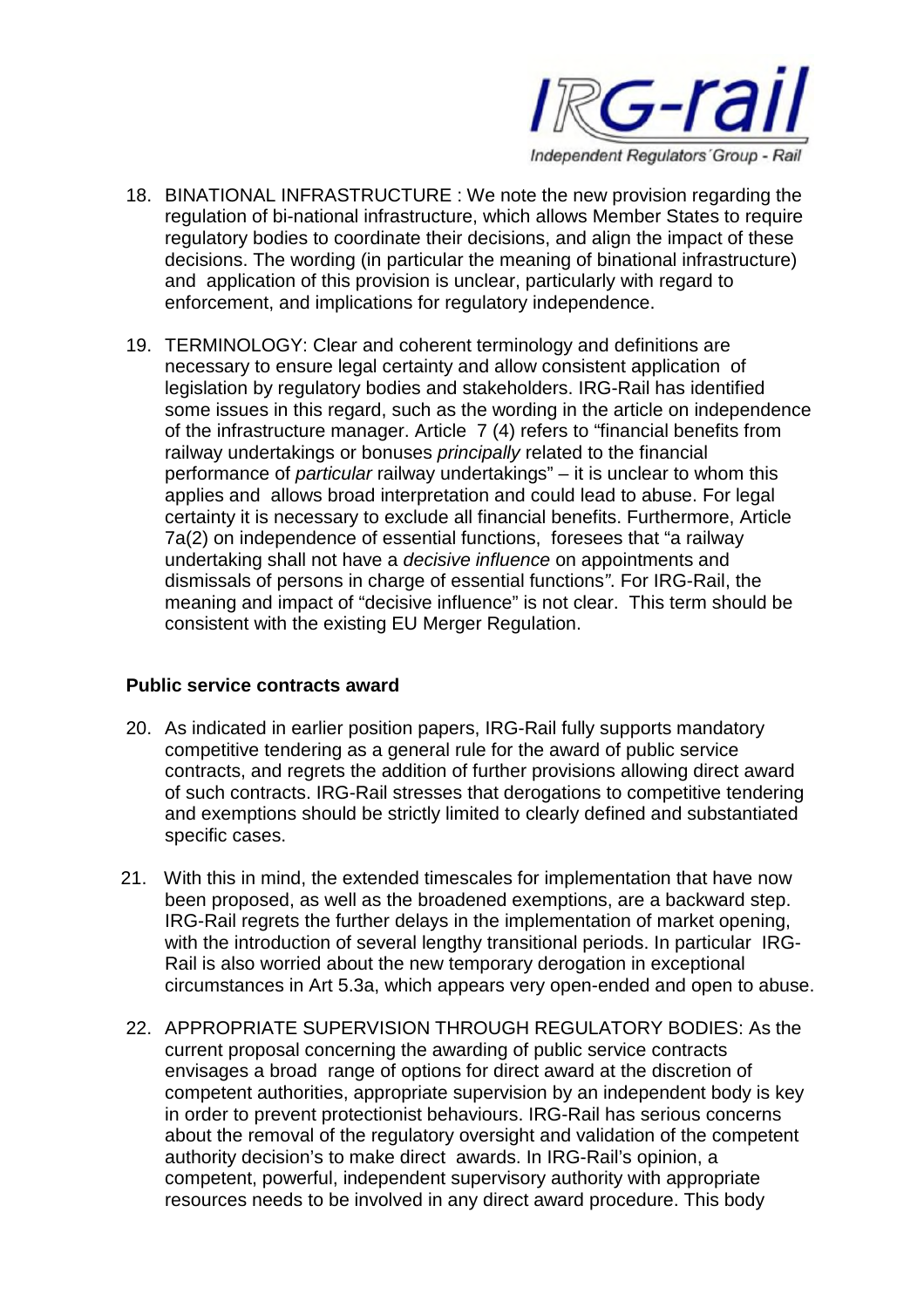

would need appropriate instruments to guarantee transparency of the procedure and challenge any decisions.

- 23. CORRECTIVE MECHANISM REQUIRED: IRG-Rail notes that , under Article 5.4(a (ii), t he competent authority has to demonstrate an *improvement in quality of services and/or cost-efficiency compared to the previously awarded public service contract* to be able to carry out a direct award. In our opinion, legislation should include a clearly defined mechanism allowing a party to challenge the decision of the competent authority awarding the public service contract and also requiring demonstration of improvement in cost efficiency . Relevant parties should be able to complain and appeal to an independent supervisory body, which should be able to initiate an ex-officio procedure to investigate the direct award. The current proposal requires the competent authority to substantiate its decision to carry out a direct award and inform the Commission. The powers of the Commission to require some remedy if necessary are far from clear.
- 24. SANCTIONS: Restricting the use of direct award by competent authorities, and setting adequate penalities for operators under direct award are necessary, in case the criteria for awarding a public service contract directly have not been complied with, or where a railway undertaking has failed to achieve the performance targets. Accordingly, an independent body should monitor compliance with the criteria laid down in legislation. Sanctions could take the form of a fine or an obligation to stop the direct award and require the contract to be awarded through competitive tendering.

## **Rolling Stock**

- 25. Regulary bodies are responsible for market monitoring and identifying any barriers to entry. Limited or no "access to rolling stock" is a major area of concern for competitors entering the market and applying for public service contracts<sup>3</sup>. Original proposals provided measures to tackle these problems. However, the general approach no longer envisages any action in this area.
- 26. To move the debate forward, IRG-Rail has recently developed a questionnaire in order to better understand ownership, usage and availability of rolling stock in different countries, as well as problems and challenges. Its main findings are based on the answers from 17 IRG-Rail members.
- 27. PROBLEMS CONCERNING ROLLING STOCK CONFIRMED: IRG-Rail's evaluation widely confirms the rolling stock accessibility problems for railway undertakings which the European Commission had identified in its impact

 $3$  See notably the impact assessment oft he European Commission, http://eur-lex.europa.eu/legalcontent/EN/ALL/?uri=CELEX:52013SC0012